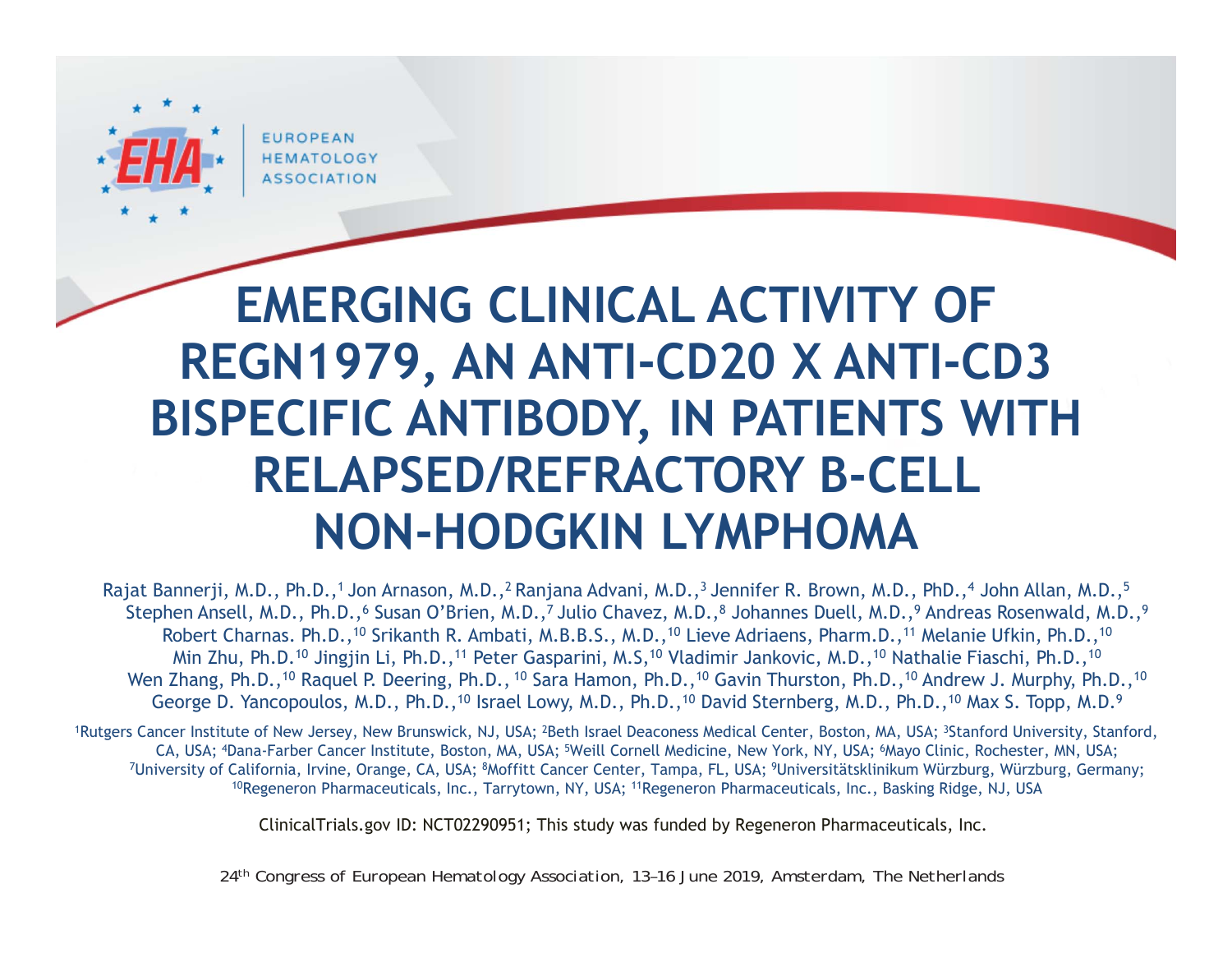**FUROPFAN** HEMATOLOGY **ASSOCIATION** 

## **Disclosures**

- The sponsor was involved in the study design, collection, analysis and interpretation of data, as well as data checking of information provided in the manuscript.
- The authors had unrestricted access to study data, were responsible for all content and editorial decisions, and received no honoraria related to the development of this publication.
- **Rajat Bannerji** reports consultancy fees from AbbVie, Inc., Celgene, and Regeneron Pharmaceuticals, Inc.; **Jon Arnason** reports consultancy fees from Regeneron Pharmaceuticals, Inc.; **Ranjana Advani** reports advisory/consultancy fees from Bayer Healthcare Pharmaceuticals, LLC, Cell Medica, Ltd, AstraZeneca, Autolus, Ltd, Gilead Sciences, Inc./Kite Pharma, Inc., Takeda Pharmacueticals, Ltd, and Kyowa Kirin Pharmaceutical Developments, Inc.; advisory/consultancy fees and institutional research support from Bristol Myers Squibb, Pharmacyclics, LLC, Seattle Genetics, and Roche/Genentech; institutional research support from Regeneron Pharmaceuticals, Inc., Infinity Pharmaceuticals, Millenium Pharmaceuticals, Janssen Pharmaceuticals, Inc., Kura Oncology, Inc., Merck & Co, Agensys, Inc., Celgene, and Forty Seven, Inc.; **Jennifer R. Brown** reports honoraria from TG therapeutics, Inc., AbbVie, Inc., Acerta Pharma, AstraZeneca, BeiGene, Celgene, Genentech, Janssen Pharmaceuticals, Inc., Loxo Oncology, Inc., Novartis, Pfizer, Inc., Pharmacyclics, and Sunesis Pharmaceuticals; consultancy and research funding from Gilead and Verastem Oncology, Inc.; honoraria and research funding from Sun Pharmaceutics Industries, Ltd.; **John N. Allan** reports consultancy fees From Acerta Pharma; member of Board of Directors/advisory committees of Genentech; AbbVie, Inc., Verastem Oncology, Inc., and Sunesis Pharmaceuticals; **Stephen M. Ansell** reports research funding from Affimed, Bristol Myers Squibb, Celldex Therapeutics, Inc., LAM Therapeutics, Merck & Co, Seattle Genetics, Takeda Pharmaceuticals, Ltd, Regeneron Pharmaceutical, Inc., Trillium Therapeutics, Inc. and Pfizer, Inc.; **Susan O'Brien** reports consultancy fees from Amgen, Astellas Pharma, Celgene, GlaxoSmithKline, Aptose Biosciences, Inc., Vaniam Group LLC, Alexion Pharmaceuticals, Inc.; consultancy and honoraria form AbbVie, Inc. and Janssen Pharmaceuticals, Inc.; consultancy and research funding from TG Therapeutics, Inc., Pfizer, Inc., Sunesis Pharmaceuticals, and Gilead; **Julio C. Chavez** reports member of Speakers Bureau of Janssen Pharmaceuticals, Inc., Speakers Bureau of Genentech, and member of advisory committees at Kite Pharmaceuticals, Inc. and Novartis; **Johannes Duell** and **Andreas Rosenwald** declare no conflict of interest; **Robert Charnas, Srikanth R. Ambati, Lieve Adriaens, Melanie Ufkin, Min Zhu, Jingjin Li, Mark Navarro,**

**Peter Gasparini, Vladimir Jankovic, Nathalie Fiaschi, Wen Zhang, Sara Hamon, Gavin Thurston, Andrew J. Murphy, George D. Yancopoulos, Israel Lowy, David Sternberg** are employees and shareholders of Regeneron Pharmaceuticals, Inc.; **Max S. Topp** reports member of advisory committees; research funding from Amgen, Boehringer Ingelheim, Regeneron Pharmaceuticals, Inc. and Roche.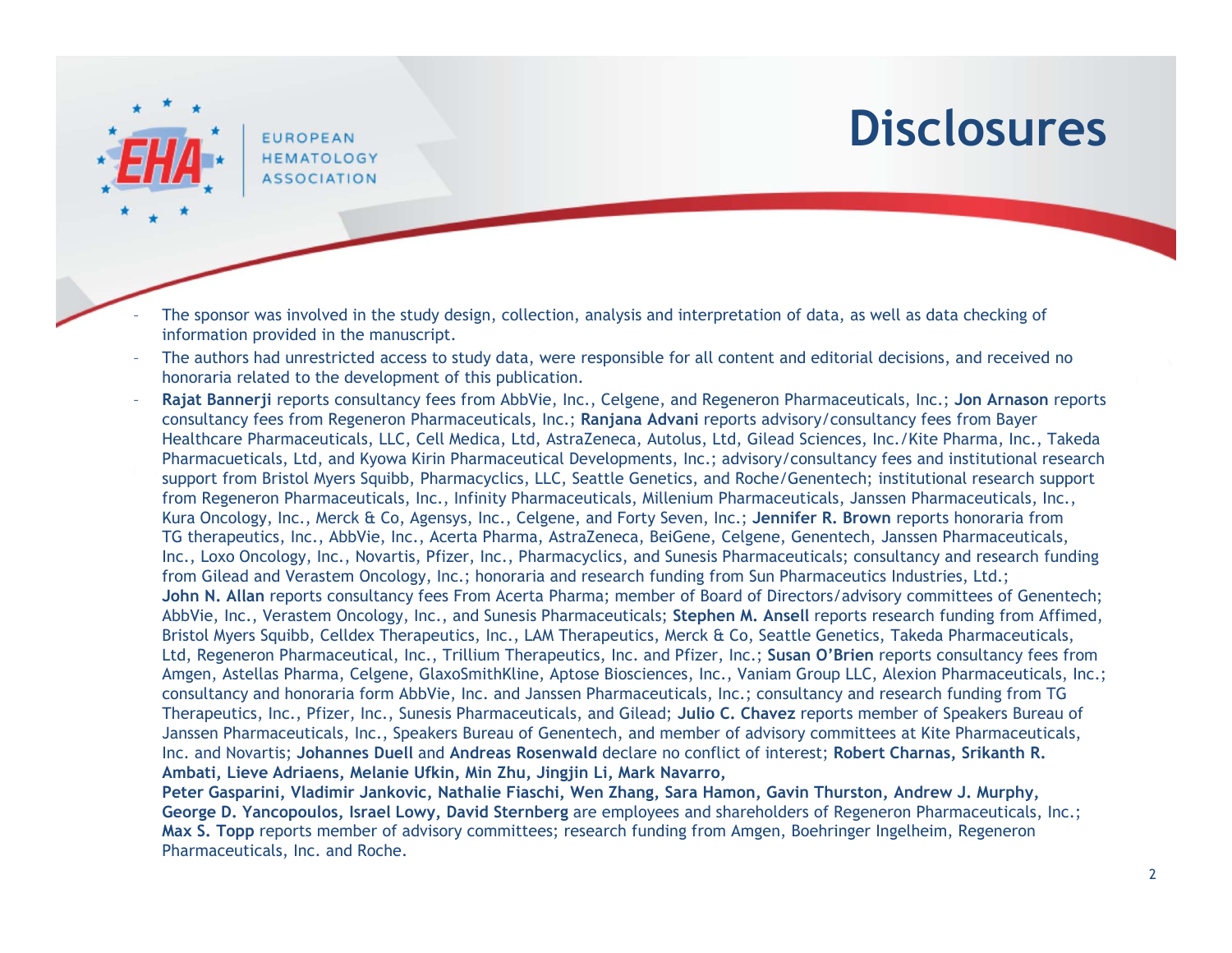**FUROPFAN HEMATOLOGY** *ISSOCIATION* 

# **Background**

- • REGN1979 is an anti-CD20 x anti-CD3 bispecific IgG4 Ab, modified to have reduced effector function, and designed to cross-link and activate CD3 expressing T-cells upon contact with CD20+ B-cells, thus killing CD20+ tumour cells independent of T-cell receptor recognition<sup>1,2</sup>
- • Preclinical studies support the potent antitumour activity of REGN1979
- • Here, we provide updated data on the safety, PK, and efficacy of REGN1979 in patients with heavily pre-treated B-NHL, including patients who have progressive disease after CAR T-cell therapy

#### **REGN1979 mode of action**







B-NHL, B-cell non-Hodgkin lymphoma; TCR, T-cell receptor; CAR, chimeric antigen receptor; Fab, fragment antigen-binding; Fc, fragment crystallizable; PK, pharmacokinetics; pMHC I: peptide-bound major histocompatibility complex class I. 1. Smith EJ et al. *Sci Rep*. 2015;5:17943. 2. Choi BD et al. *Expert Opin Biol Ther*. 2011; 11:843–853.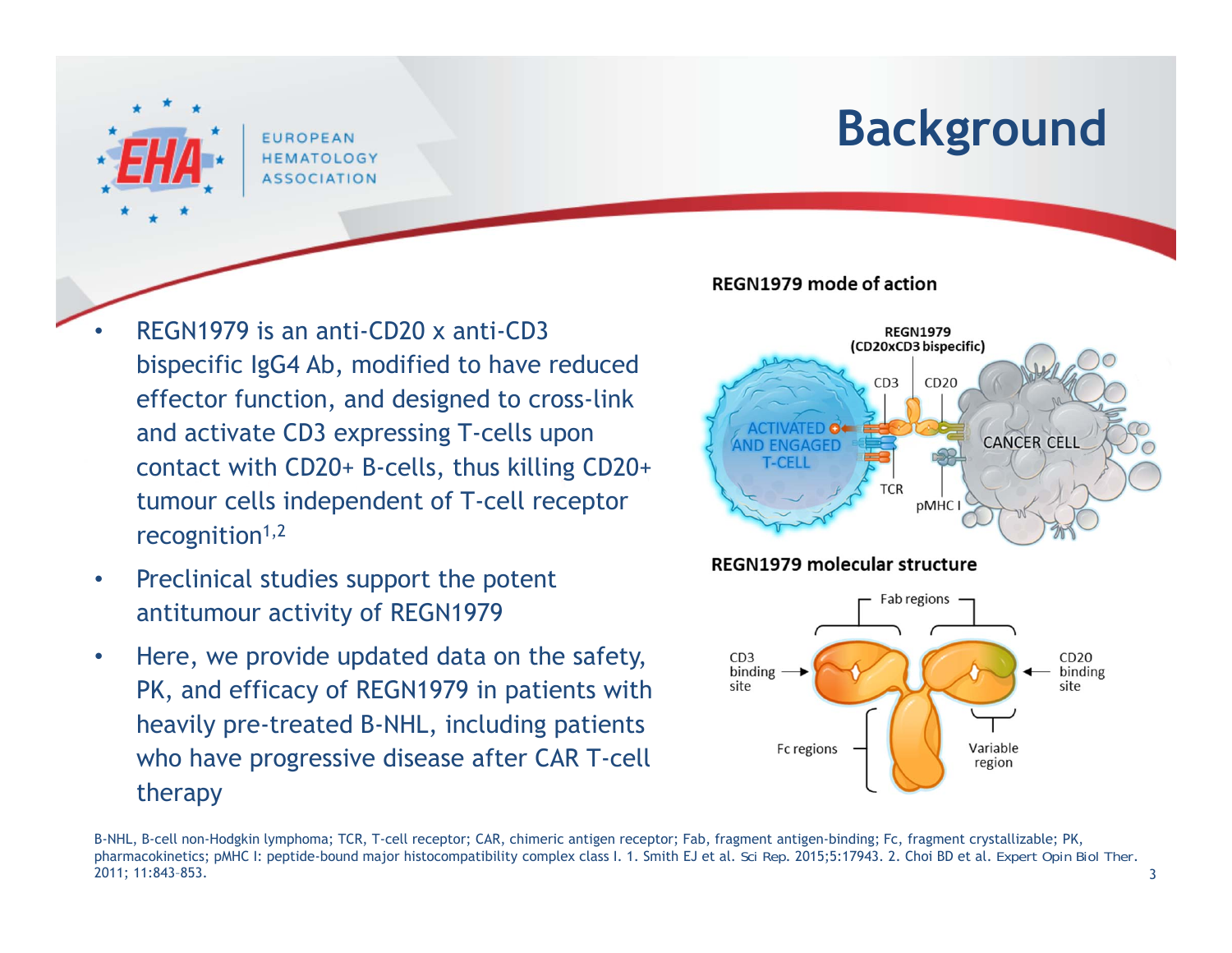**FUROPFAN HEMATOLOGY** 

# **Study Design and Objectives**

**Phase 1, open-label study with 3+3 dose escalation design\*** 

## **Key eligibility criteria:**

- CD20+ B-NHL
- Prior treatment with an anti-CD20 antibody
- •ECOG performance status ≤1
- Adequate bone marrow and organ function

## **Primary objective:**

Assess safety, tolerability, and dose-limiting toxicities

## **Secondary objectives:**

- •Characterize PK profile
- •Assess immunogenicity
- Study antitumour activity



\*Trial includes dose escalation and expansion cohorts in CLL, not shown.

B-NHL, B-cell non-Hodgkin lymphoma; ECOG, Eastern Cooperative Oncology Group; PK, pharmacokinetics; QW, weekly; Q2W, every two weeks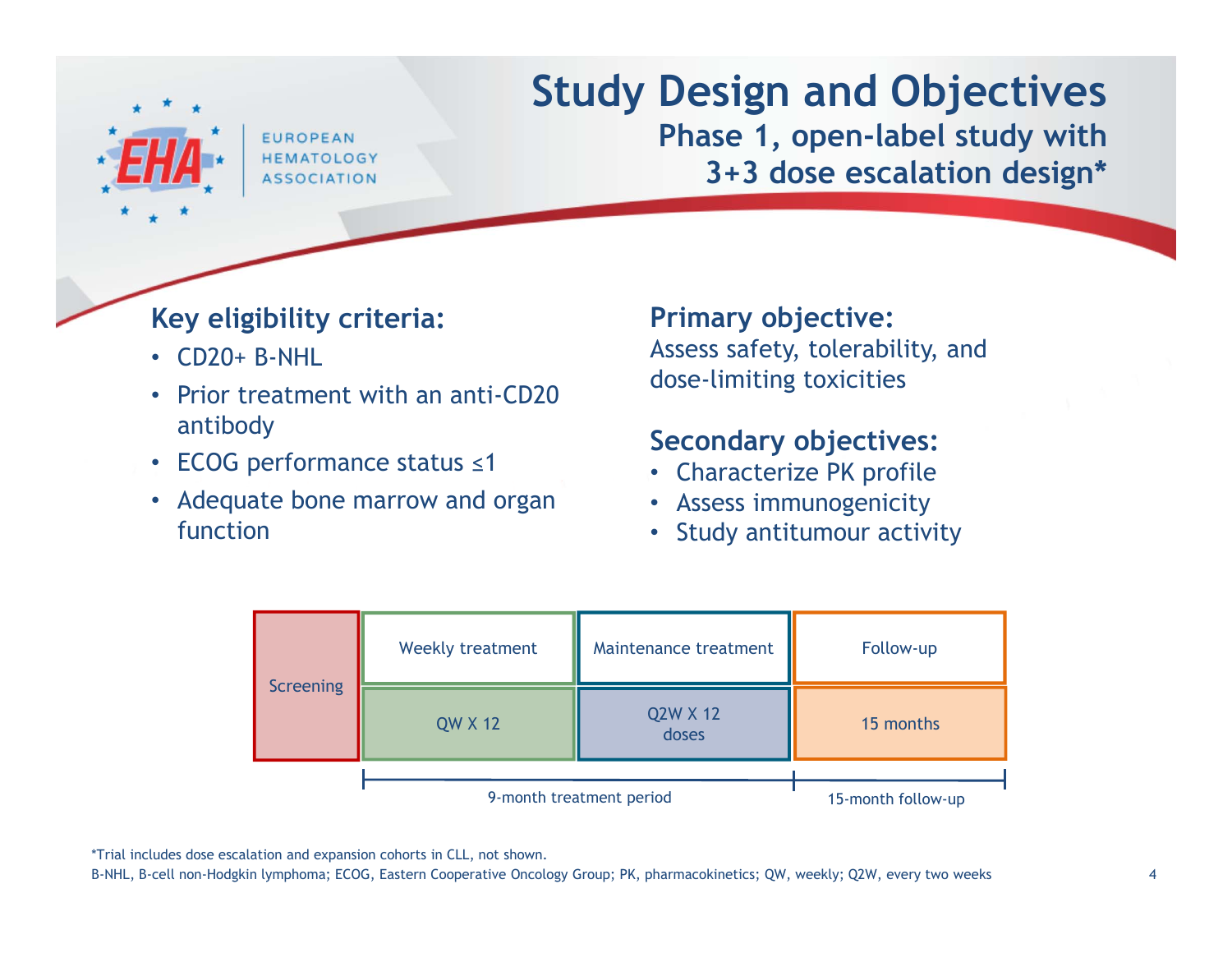#### **B-NHL patient demographics and disease FUROPFAN characteristics at study entry** HEMATOLOGY

#### **Data as of 15 March 2019; includes efficacy data to 160 mg and safety data to 320 mg**

|                                    | Total $(N=81)$ |                                                                               | Total $(N=81)$ |
|------------------------------------|----------------|-------------------------------------------------------------------------------|----------------|
| Median age, years (range)          | $67.0(30-85)$  | Median time from end of last prior anti-                                      |                |
| Male, $n$ $%$                      | 58 (71.6)      | CD20 antibody containing regimen to<br>first dose of REGN1979, months (range) | $6.9(0.1-100)$ |
| B-NHL diagnosis, n (%)             |                | Refractory/relapsed <sup><math>\uparrow</math></sup> , n (%)                  |                |
| <b>FL Gr 1-3a</b>                  | 21(25.9)       | Refractory                                                                    | 67(82.7)       |
| <b>DLBCL<sup>F</sup></b>           | 45(55.6)       | Relapsed                                                                      | 14(17.3)       |
| <b>MCL</b>                         | 6(7.4)         | Median prior lines of therapy, n (range)                                      | $3.0(1-11)$    |
| <b>MZL</b>                         | 6(7.4)         |                                                                               | Total $(N=81)$ |
| Other*                             | 3(3.7)         | Patients off study, n (%)                                                     | 60(74.1)       |
| Ann Arbor stage at study entry     |                | Patients who discontinued study, n (%)                                        | 52(64.2)       |
| $\left\  - \right\ $               | 13(16.0)       | Progression/recurrence of disease                                             | 27(33.3)       |
| $III - IV$                         | 68 (84.0)      | Death                                                                         | 10(12.3)       |
| Patients with bulky disease, n (%) |                | Other                                                                         | 7(8.6)         |
| Yes                                | 23(28.4)       | Subject decision                                                              | 5(6.2)         |
| <b>No</b>                          | 58 (71.6)      | Physician decision                                                            | 2(2.5)         |
|                                    |                | AE                                                                            | 1(1.2)         |

<sup>Ŧ</sup>Includes both primary and transformed \*Includes FL Gr 3b, unknown, Waldenstrom macroglobulinemia subtypes; ϮRefractory defined as no response or relapse within ≤6 months, relapsed defined as recurrence >6 months after response to last therapy. AE, adverse event; B-NHL, B-cell non-Hodgkin lymphoma; FL, follicular lymphoma; DLBCL, diffuse large B-cell lymphoma; MCL, mantle cell lymphoma; MZL, marginal zone lymphoma.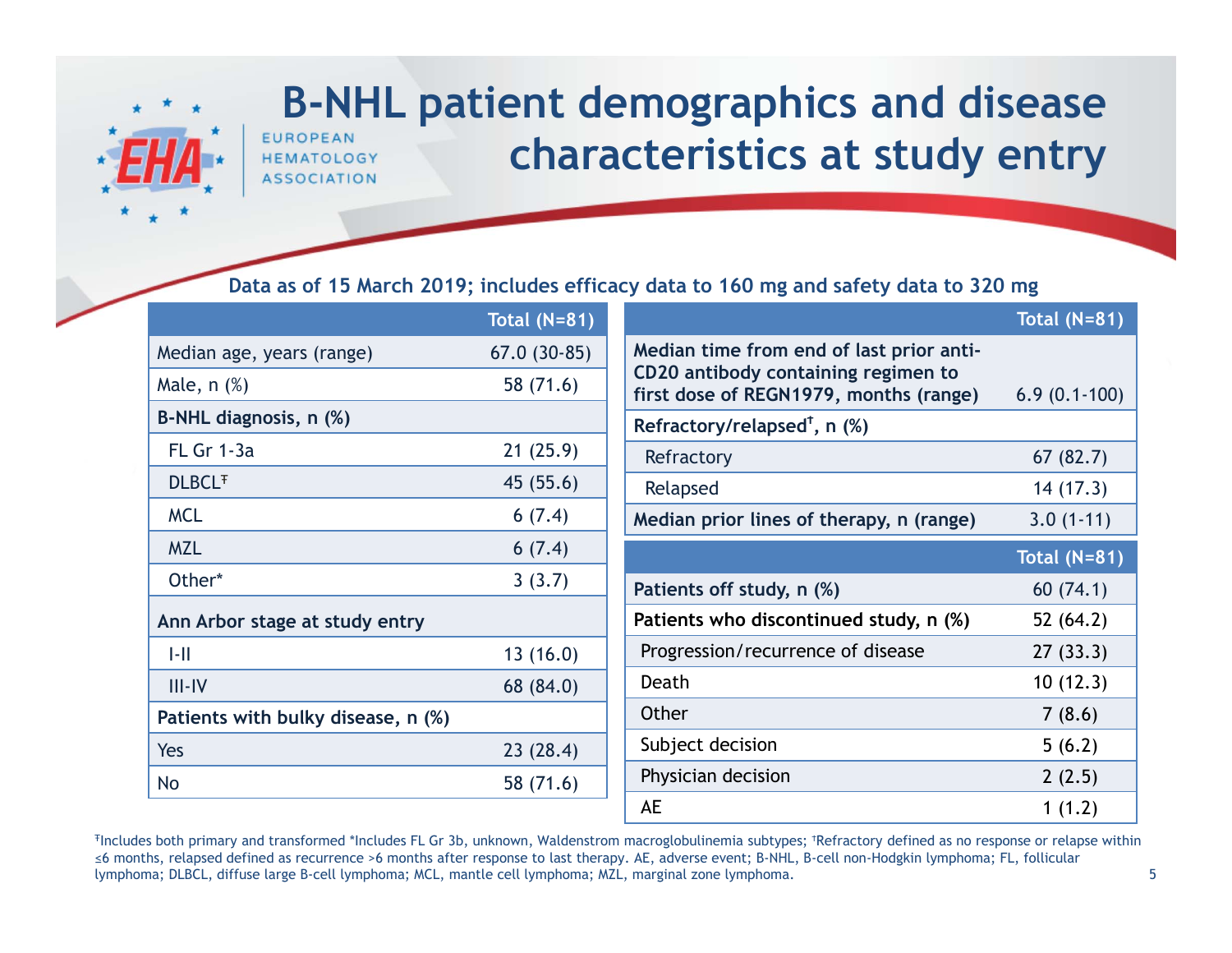

**\*Cmax and Ctrough concentrations associated with an effective dose in mice at which the growth of established B-cell (Raji) tumours was inhibited**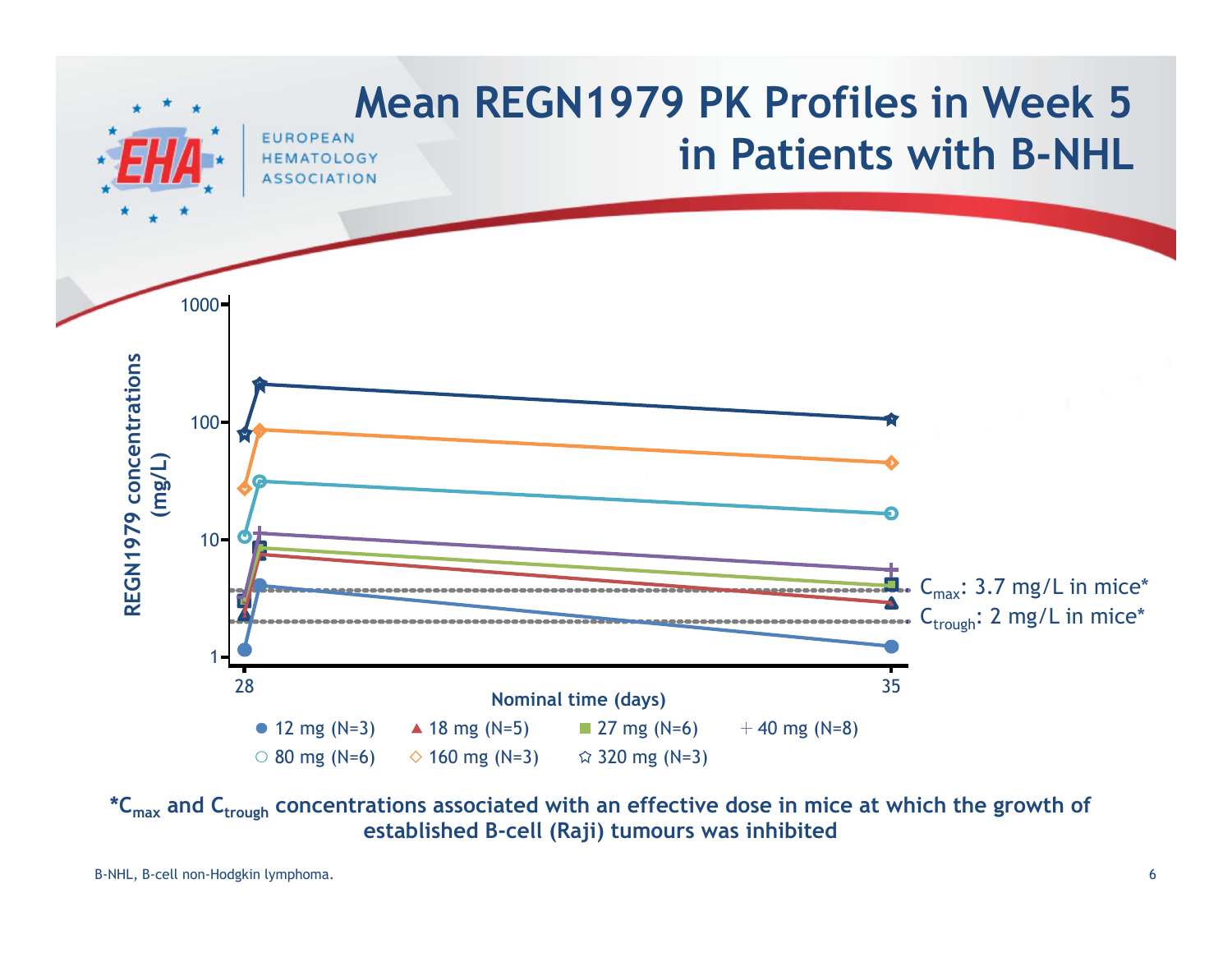**EUROPEAN HEMATOLOGY ASSOCIATION** 

## **Summary of Adverse Events**

|                                          | <b>Total (N=81)</b> |
|------------------------------------------|---------------------|
| TEAEs (all grade)*                       | n (%)               |
| Pyrexia                                  | 67(82.7)            |
| Cytokine release syndrome                | 46 (56.8)           |
| <b>Chills</b>                            | 44 (54.3)           |
| Infections and infestations <sup>T</sup> | 40 (49.4)           |
| Increased C-reactive protein             | 31(38.3)            |
| Fatigue                                  | 31(38.3)            |
| Anaemia                                  | 29(35.8)            |
| Thrombocytopenia <sup>t</sup>            | 24 (29.6)           |
| Infusion-related reaction                | 22(27.2)            |
| Hypotension                              | 21(25.9)            |
| <b>Nausea</b>                            | 21(25.9)            |
| Peripheral oedema                        | 20(24.7)            |
| Headache                                 | 18 (22.2)           |
| Hypophosphatemia                         | 18 (22.2)           |
| Neutropenia                              | 18 (22.2)           |
| Cough                                    | 17(21.0)            |
| Dyspnoea                                 | 17(21.0)            |
| Lymphopenia <sup>†</sup>                 | 17(21.0)            |
| Vomiting                                 | 17(21.0)            |

| <b>TEAEs Grade 3-4<sup>§</sup></b>       | <b>Total (N=81)</b><br>n (%) |
|------------------------------------------|------------------------------|
| Anaemia                                  | 17(21.0)                     |
| Lymphopenia $†$                          | 16 (19.8)                    |
| Neutropenia <sup>†</sup>                 | 14(17.3)                     |
| Infections and infestations <sup>†</sup> | 12 (14.8)                    |
| Thrombocytopenia <sup>†</sup>            | 11(13.6)                     |
| Hypophosphatemia                         | 9(11.1)                      |
| Cytokine release syndrome                | 6(7.4)                       |
| Fatigue                                  | 6(7.4)                       |
| Leukopenia                               | 6(7.4)                       |
| Hypotension                              | 5(6.2)                       |
| <b>TEAEs Grade 5</b>                     | <b>Total (N=81)</b><br>n (%) |
| Cardiac arrest (not-related)             | 1(1.2)                       |
| Gastric perforation (related)            | 1(1.2)                       |
| Lung infection (related)                 | 1(1.2)                       |
| Multi-organ failure (not-related)        | 1(1.2)                       |
| Pneumonia (related)                      | 1(1.2)                       |

Data as of 15 March 2019; includes data to 320 mg

\*In ≥20% of patients; <sup>Ϯ</sup>Composite terms; thrombocytopenia, lymphopenia, and neutropenia include decrease in platelet count, lymphocytes, and neutrophils, respectively; <sup>†</sup>SOC term; <sup>§</sup> in >4 patients. TEAEs, treatment-emergent adverse events.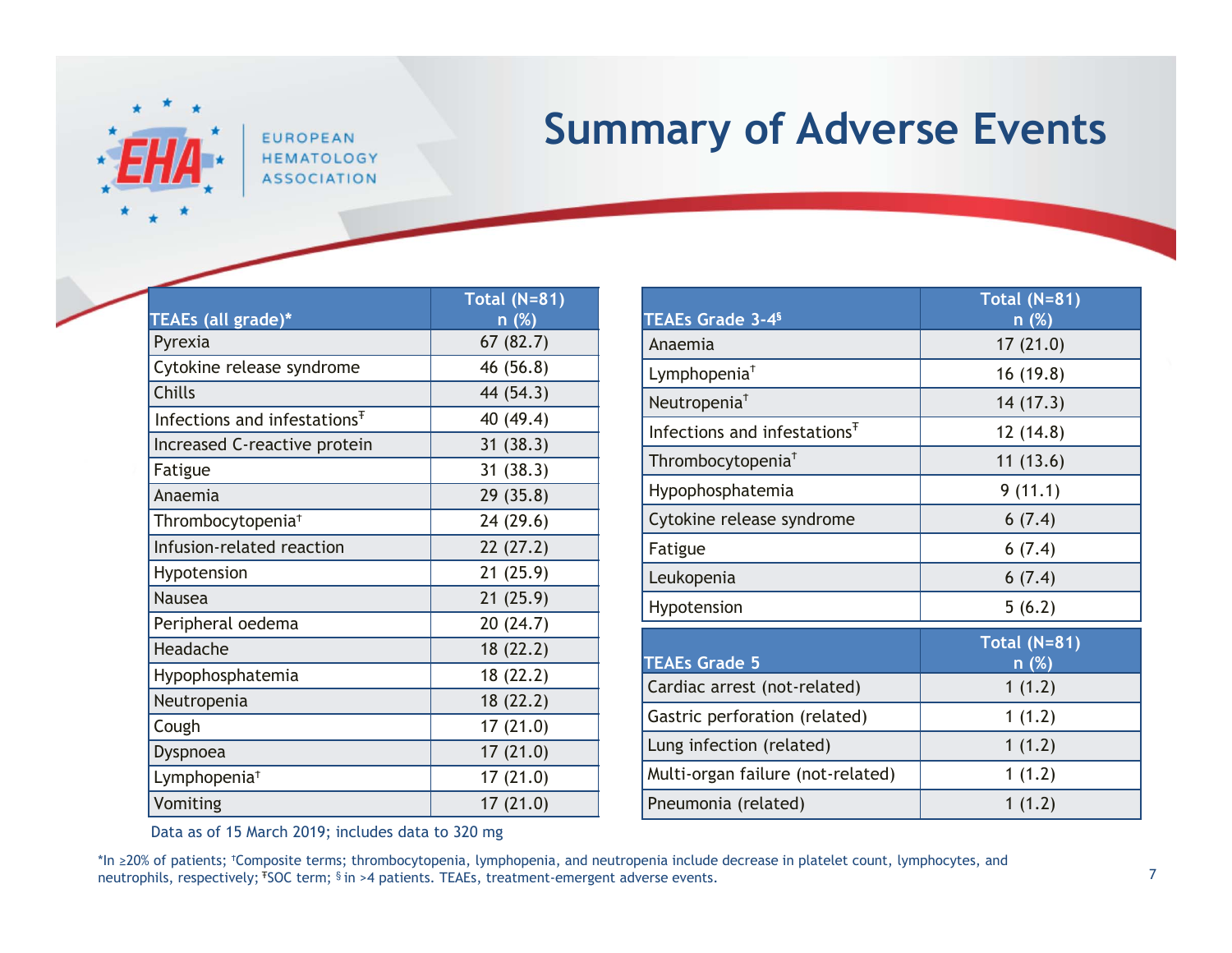**Summary of Adverse Events, Cont'd FUROPEAN** 

- No protocol-defined dose-limiting toxicities among patients with B-NHL
- • Four patients discontinued study treatment due to AEs:
	- ‒ Gr 3 haemolysis (1)
	- ‒ Gr 3 fatigue (1)

•

- ‒ Gr 3 pneumonia (1)
- ‒ Gr 3 neck abscess (1)
- $\bullet$ • Infections<sup>†</sup> were reported in 49.4% of patients [14.8% Grade 3-4, with two deaths  $(2.5\%)$
- • Neurologic safety experience:
	- Neurologic AE occurred in 49.5% (all Grade) and 3.7% (Grade 3: somnolence, depressed level of consciousness and syncope in one patient each) of patients. There were no Grade 4 or five neurologic AEs
	- ‒ Hallucinations were noted in one of 81 (1.2%) patients [Grade 2]. That patient had prior CAR T-cell therapy
	- No patient had seizures
	- Neurologic AEs were transient, and none required treatment discontinuation
- • Ten patients died during the trial. Six due to progressive disease (one with an AE of Grade 5 multi-organ failure), and 1 each with cardiac arrest, gastric perforation, lung infection, and pneumonia

 $^\intercal$  Comprises SOC terms infections and infestations; AE, adverse event; B-NHL, B-cell non-Hodgkin lymphoma; CAR, chimeric antigen receptor; Gr, grade.  $^\intercal$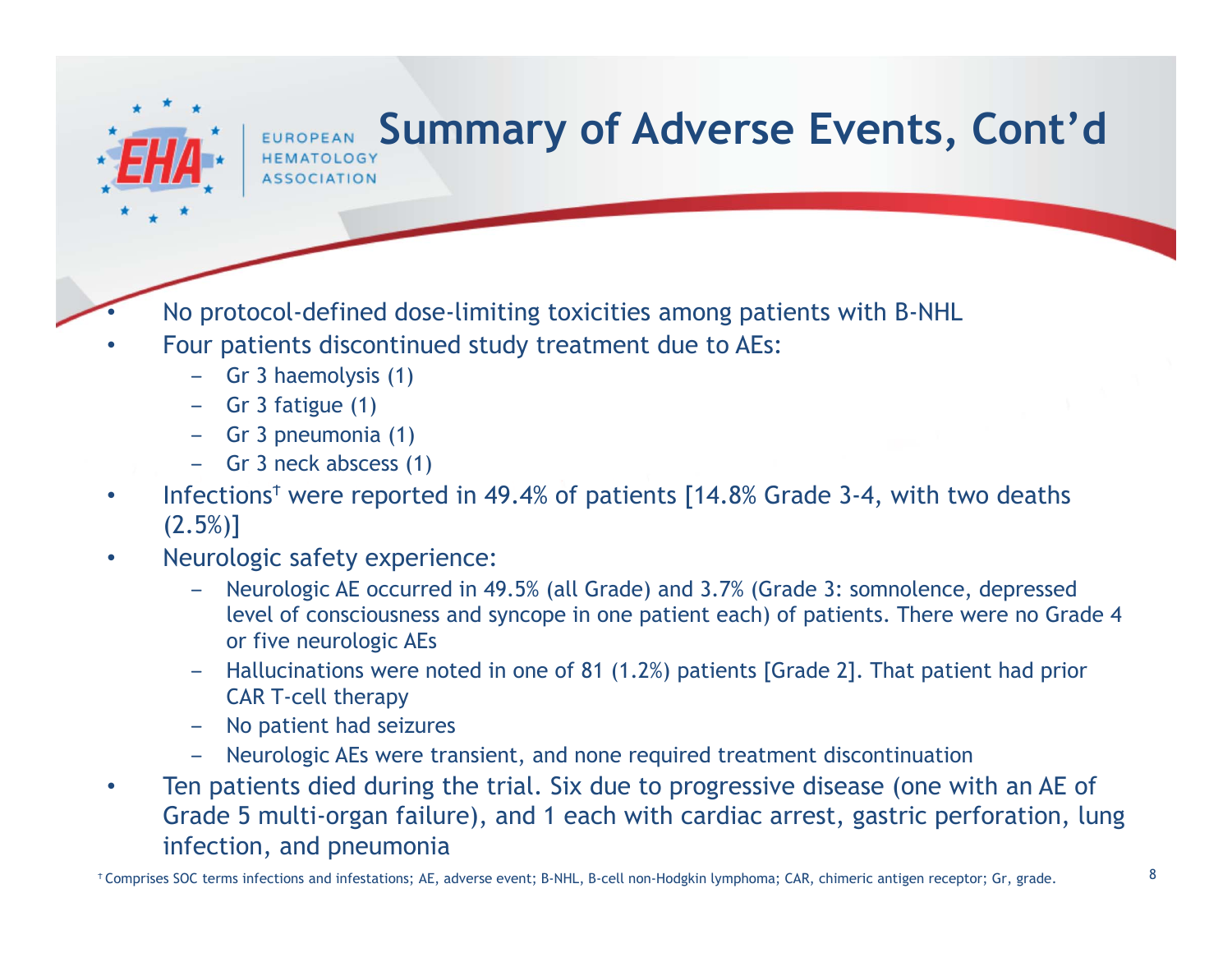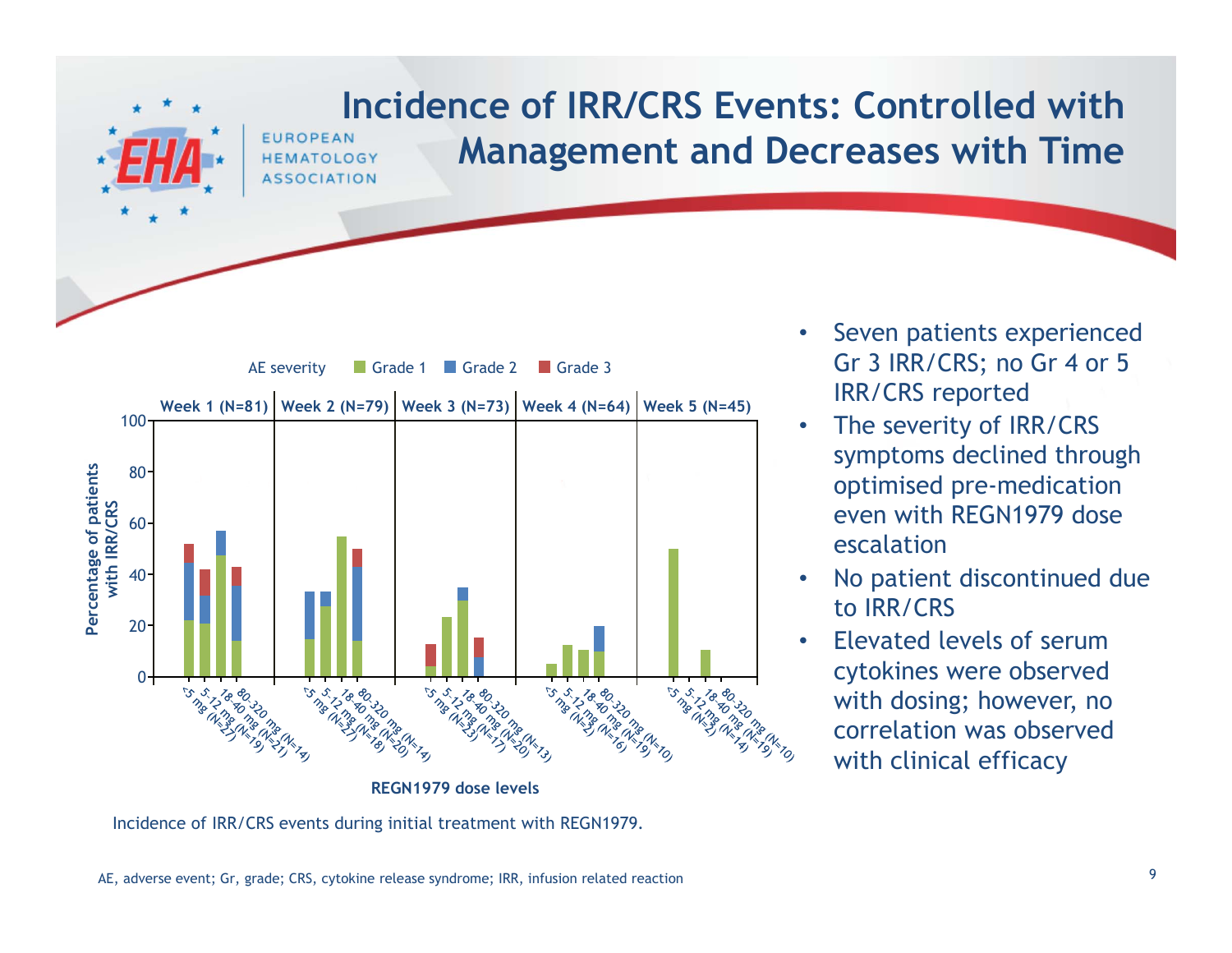FUROPEAN

**High Response Rate Consistent at <sup>≥</sup>5 mg: BOR by IWG 2007 Criteria1 in Patients with R/R FL Gr 1–3a and Opportunity for Assessment at Week 12**

|                                                                            | R/R FL Gr 1-3a <sup>t</sup> |                         |                        |               | Af |
|----------------------------------------------------------------------------|-----------------------------|-------------------------|------------------------|---------------|----|
| REGN1979 dose                                                              | $< 5$ mg                    | $5-12$ mg               | 18-40 mg               | <b>160 mg</b> | ac |
|                                                                            | $N=7$                       | $N=5$                   | $N=6$                  | $N=1$         | Da |
| Overall response rate, n (%)                                               | 1(14.3)                     | 5(100)                  | 5(83.4)                | (100)         |    |
| Complete response, n (%)                                                   | 1(14.3)                     | 4(80)                   | 4(66.7)                | $\bf{0}$      |    |
| Partial response, n (%)                                                    |                             | 1(20)                   | 1(16.7)                | 1(100)        |    |
| Stable disease, n (%)                                                      | 4(57.1)                     | $\overline{0}$          | 1(16.7)                | $\bf{0}$      |    |
| Progressive disease, n (%)                                                 | 2(28.6)                     | $\Omega$                | $\bf{0}$               | $\bf{0}$      |    |
| Duration of response,<br>median (95% CI), months <sup><math>F</math></sup> | 5.3                         | <b>NR</b><br>$(5.7-NE)$ | 11.8<br>$(4.4 - 11.8)$ | <b>NR</b>     |    |

fter data cut-off 2 ditional evaluable atients\*:

- 2 CRs:
- ‒ 1 at 40 mg
- ‒ 1 at 320 mg

- **Emerging data to date suggests similar response rate at doses <sup>≥</sup> 5 mg\*:**
	- ——————— **At doses < 5 mg, ORR = 14% (1 of 7), CR = 14% (1 of 7)**
	- ‒ **At doses <sup>≥</sup> 5 mg, ORR = 93% (13 of 14), CR = 71% (10 of 14)**

<sup>†</sup>Data cut off 15 March 2019; no patients were treated with 80 mg dose in this subtype;<sup>†</sup>Kaplan-Meier estimate. \*Data not fully monitored. BOR, best overall response; CI, confidence interval; CR, complete response; FL, follicular lymphoma; Gr, grade; NE, not estimable; NR, not reached; ORR, overall response rate; R/R, relapsed/refractory. 1. Cheson BD. *J Clin Oncol.* 2007; 25:579-586.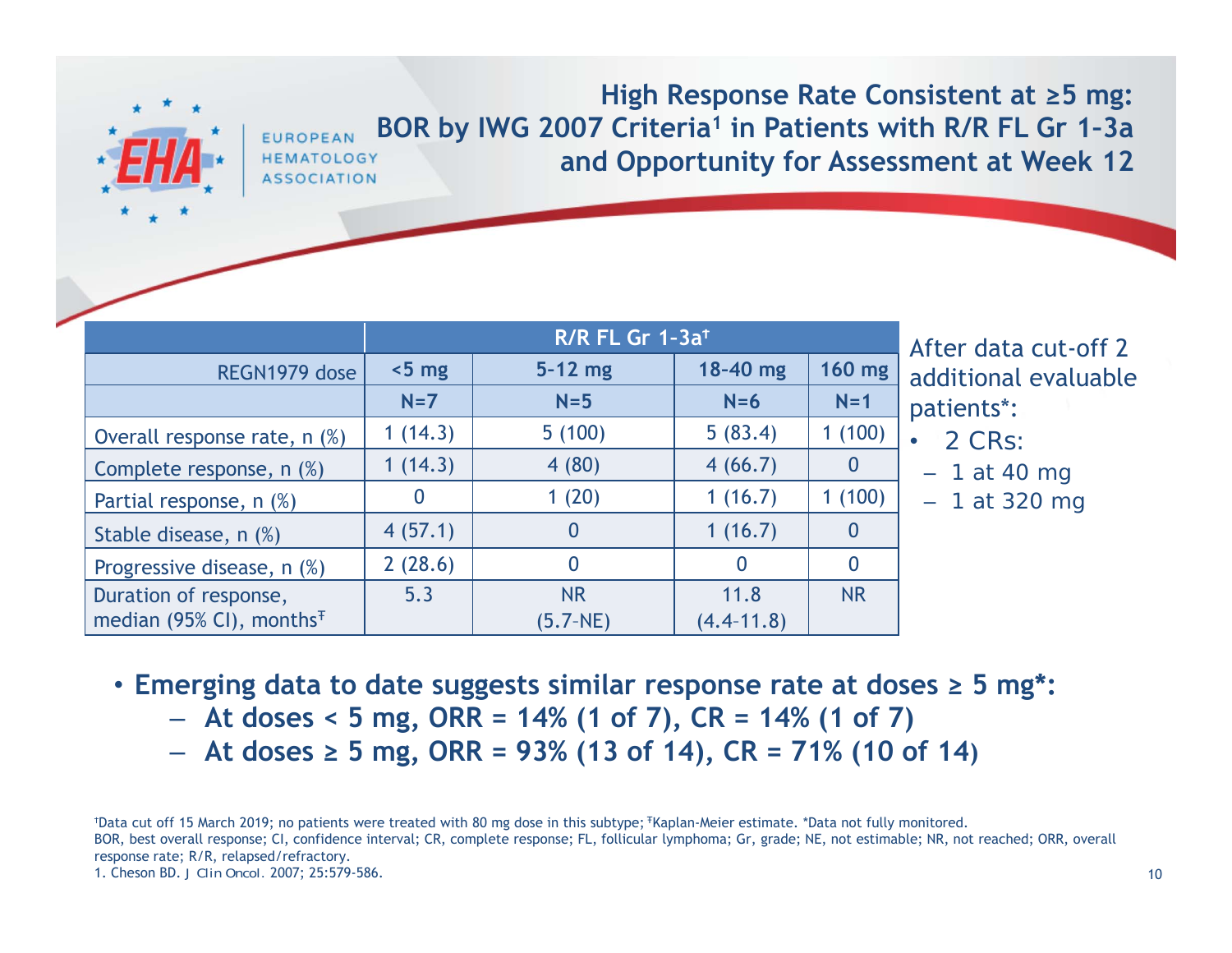

Data cut off as of 15 March 2019; includes data to 160 mg

<sup>Ϯ</sup>Patients were not treated with 80 mg dose in this subtype; BOR, best overall response; CR, complete response; FL, follicular lymphoma; Gr, grade; ORR, overall response rate; PR, partial response; SPD, sum of the product of two perpendicular dimensions; 1. Cheson BD. *J Clin Oncol.* 2007; 25:579-586.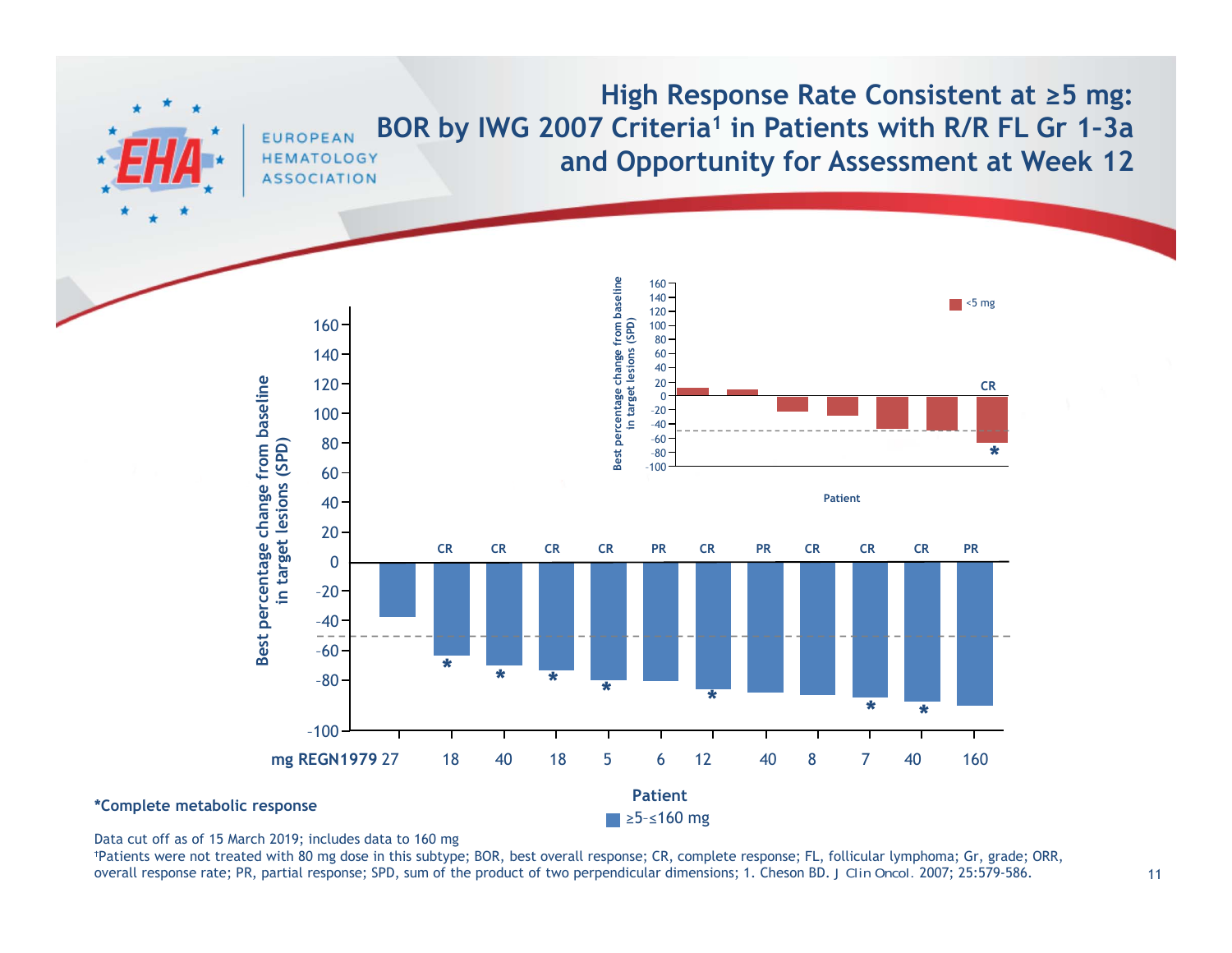**FUROPFAN** 

**Response Rate Increases at Doses of REGN1979 <sup>≥</sup>18 mg:**  BOR by IWG 2007 Criteria<sup>1</sup> in Patients with R/R DLBCL **and Opportunity for Assessment at Week 12**

|                                                                               | <b>R/R DLBCL*</b>  |           |                   |              |
|-------------------------------------------------------------------------------|--------------------|-----------|-------------------|--------------|
| REGN1979 dose                                                                 | $< 5$ mg           | $5-12$ mg | 18-40 mg          | <b>80 mg</b> |
|                                                                               | $N=15$             | $N=11$    | $N = 11$          | $N=2$        |
| Overall response rate, n (%)                                                  | 2(13.3)            | 2(18.2)   | 6(54.5)           | 2(100)       |
| Complete response, n (%)                                                      | $\Omega$           | 1(9.1)    | 2(18.2)           | $2**$ (100)  |
| Partial response, n (%)                                                       | 2(13.3)            | 1(9.1)    | 4(36.4)           | 0            |
| Stable disease, n (%)                                                         | 4(26.7)            | 4(36.4)   | 3(27.3)           | $\bf{0}$     |
| Progressive disease, n (%)                                                    | 8(53.3)            | 4(36.4)   | 1(9.1)            | 0            |
| Missing/unable to evaluate, n (%)                                             | 1(6.7)             | 1(9.1)    | 1(9.1)            | $\bf{0}$     |
| Duration of response, median<br>$(95\%$ CI), months <sup><math>F</math></sup> | 2.1<br>$(1.5-2.6)$ | <b>NR</b> | 4.4<br>$(2.5-NE)$ | <b>NR</b>    |

\*\*1/2 of 80 mg patients with CR was CAR T-cell therapy failure

After data cut off<sup>t</sup>:

- • 5 additional patients assessed (2/5 achieved CRs):
	- ‒ 80 mg patient CR at 9 weeks (post CAR T-cell therapy failure)
	- ‒ 80 mg patient who failed CAR T-cell therapy died with PD
	- ‒ 160 mg patient CR
	- ‒ 160 mg patient SD converted to PD prior to week 12
	- ‒ 160 mg patient had PD prior to reaching full dose
- **Emerging data to date suggests increasing efficacy with higher doses, with 4 of 7 treated at 80/160 mg achieving CR**
- **All CRs at 80/160 mg CRs are ongoing on study treatment**
- **2 of 4 CRs at 80/160 mg doses are in patients who failed CAR T-cell therapy**

\*Data as of 15 March 2019; includes data to 80 mg

<sup>Ŧ</sup>Kaplan-Meier estimate. <sup>Ϯ</sup>Data not fully monitored. BOR, best overall response; CAR, chimeric antigen receptor; CI, confidence interval; CR, complete response; DLBCL, diffuse large B-cell lymphoma; NE, not estimable; NR, not reached; R/R, relapsed/refractory. 1. Cheson BD. *J Clin Oncol.* 2007; 25:579-586.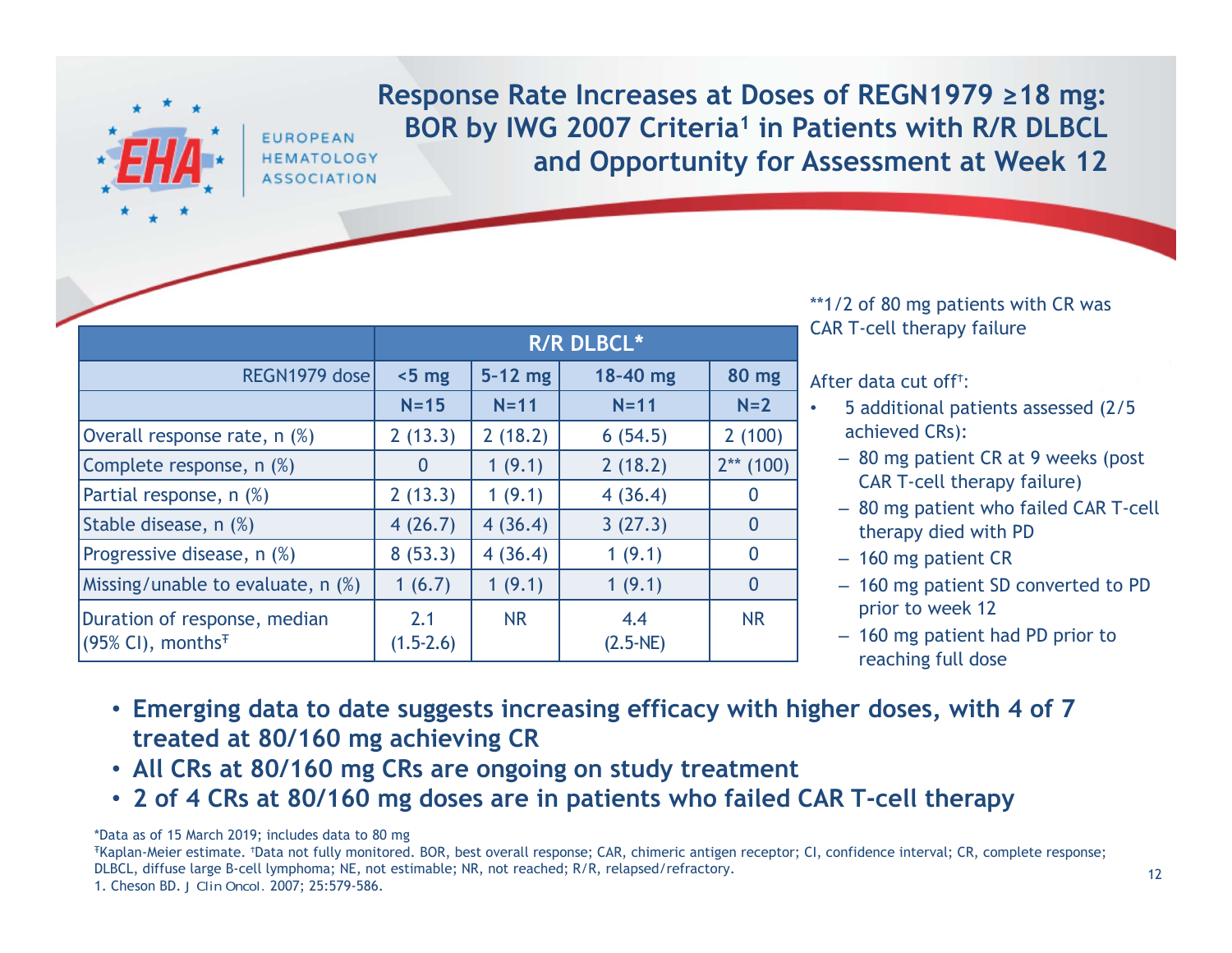

#### Data as of 15 March 2019

 BOR, best overall response; CAR, chimeric antigen receptor; CR, complete response; DLBCL, diffuse large B-cell lymphoma; PR, partial response; SPD, sum of the product of two perpendicular dimensions 1. Cheson BD. *J Clin Oncol.* 2007; 25:579-586.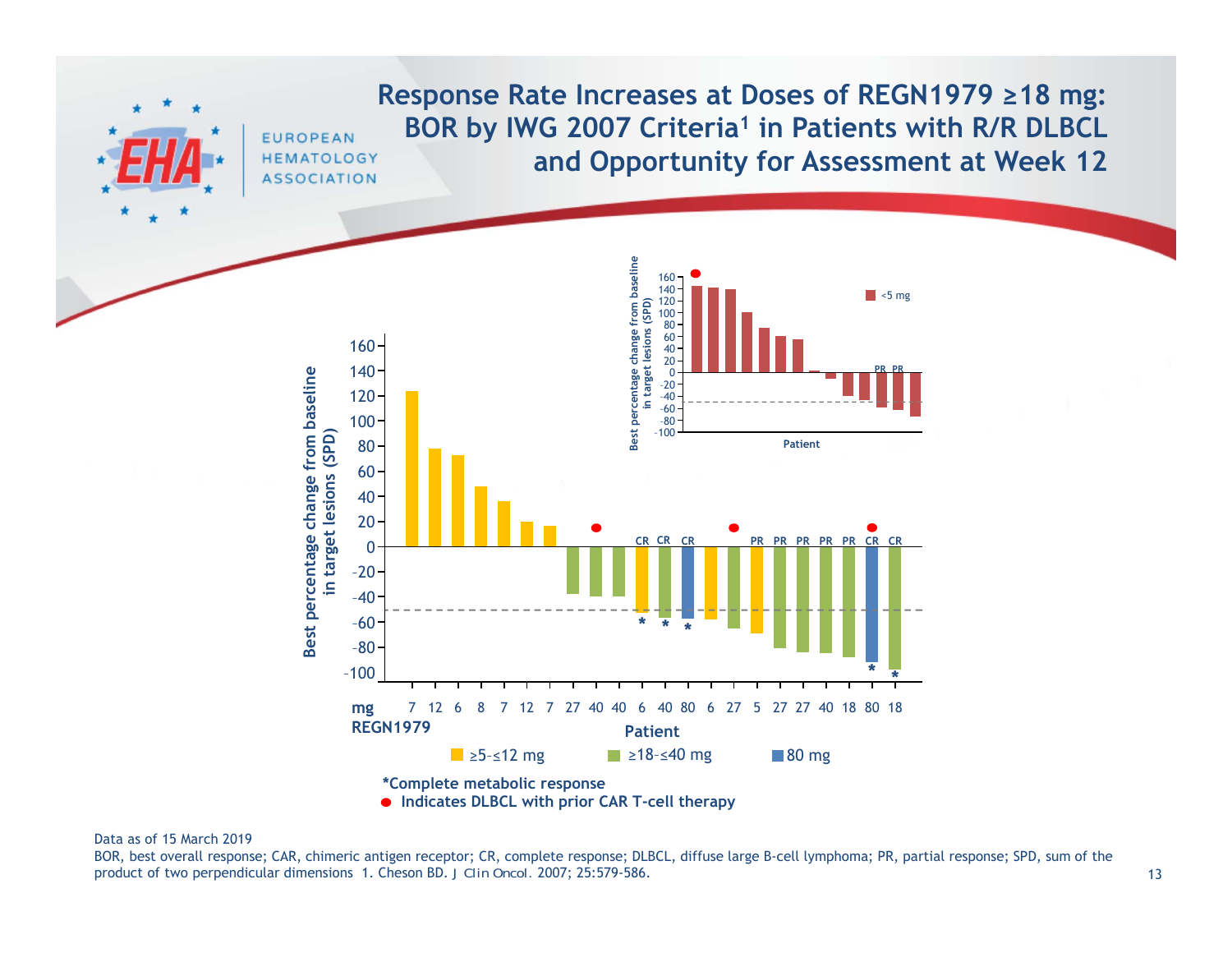



14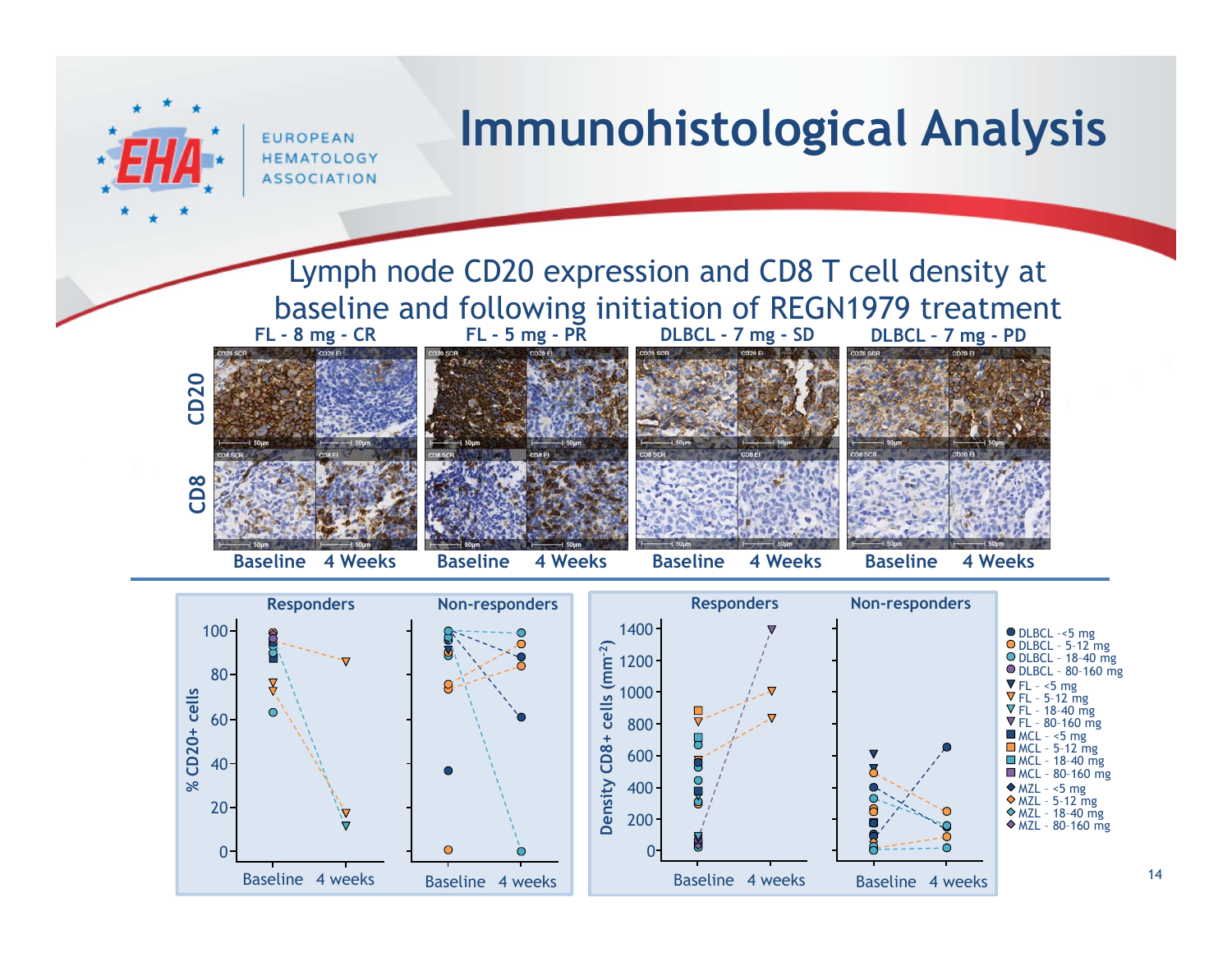**FUROPEAN HEMATOLOGY ASSOCIATION** 

# **Immunohistological Analysis**

## **DLBCL CD20 expression**

- • Eleven patients (one MCL, three FL, seven DLBCL) had paired samples at baseline and progression for CD20 IHC analysis
	- All cases positive for CD20 expression at baseline
	- ‒ CD20 antigen loss observed at disease progression in seven cases (64%) [five of seven had initial response]
	- Disease progression with preserved CD20 expression observed in four cases (36%) [two of four had initial response]





REGN1979 18 mg; PR at week 4, 12; PD at week 23

DLBCL, diffuse large B-cell lymphoma; FL, follicular lymphoma; IHC, ; MCL, mantle cell lymphoma; PD, progressive disease. 15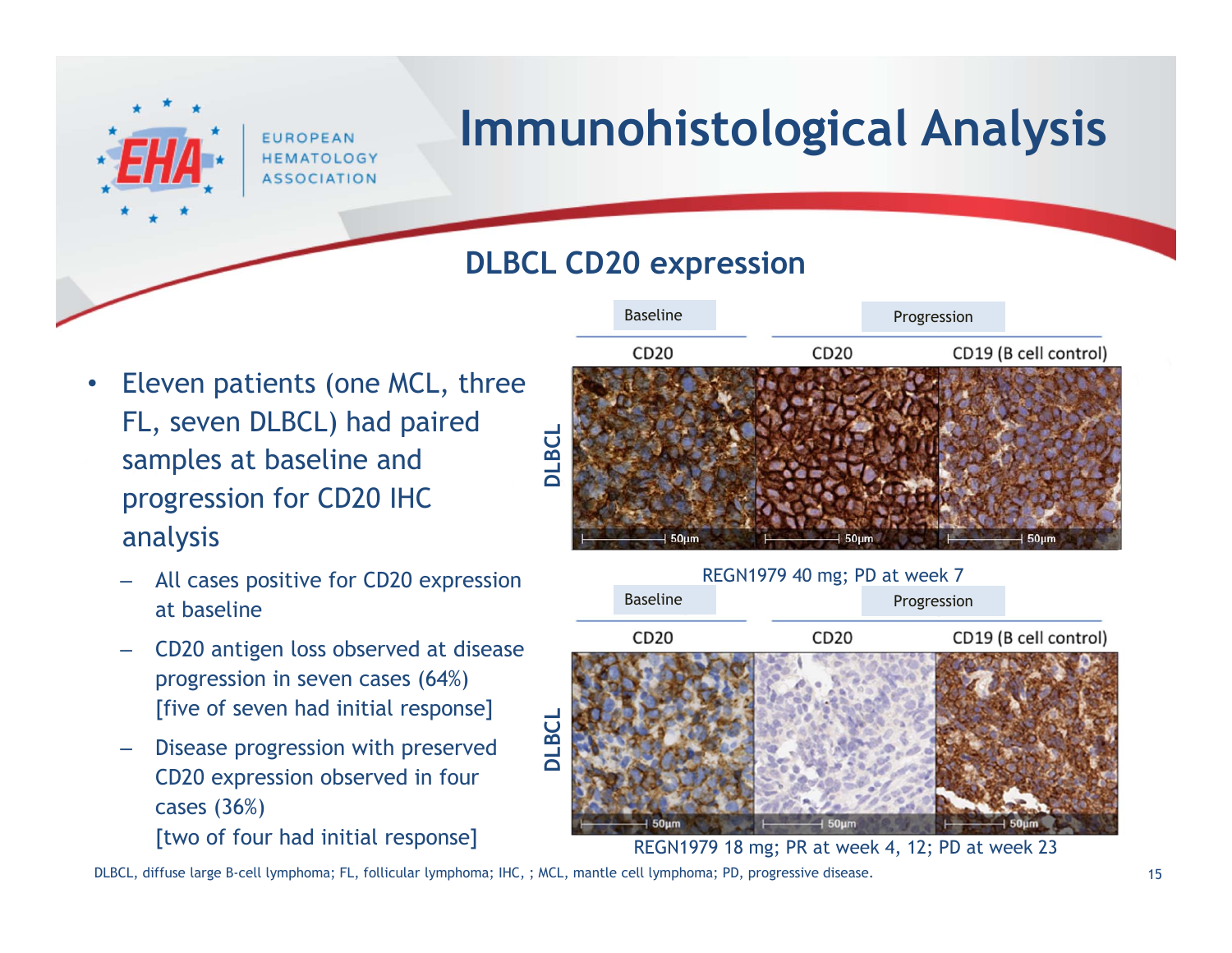## **Efficacy of REGN1979 Monotherapy**  EUROPEAN **AFMATOLOGY After CAR T-Cell Therapy Failure**

### Patients with prior CAR T-cell therapy

- •Seven DLBCL patients after prior CAR T-cell therapy
- • REGN1979 doses ranged from 3 mg to 160 mg
	- One patient at 3 mg had PD, one patient at 27 mg had SD, one patient at 40 mg had PD, and 1 patient at 80 mg had PD
	- 2 patients treated at 80 mg REGN1979 achieved a CR
		- oOne patient had CR at week 5 (sustained CR at Week 24), continues on study treatment
		- oOne patient had CR at week 9, continues on study treatment
	- One patient at 160 mg had SD at week 5 but subsequently progressed



• DLBCL patient following CAR T failure treated with 80 mg REGN1979 evaluated for T-cell populations in adrenal tissue (baseline and week 5), and peripheral blood

 Induction of endogenous T-cell, but not CAR T proliferation in peripheral blood Loss of CAR T in tissue

CAR, chimeric antigen receptor; CR, complete response; DLBCL, diffuse large B-cell lymphoma; PD, progressive disease; SD, stable disease; EGFR, epidermal growth factor receptor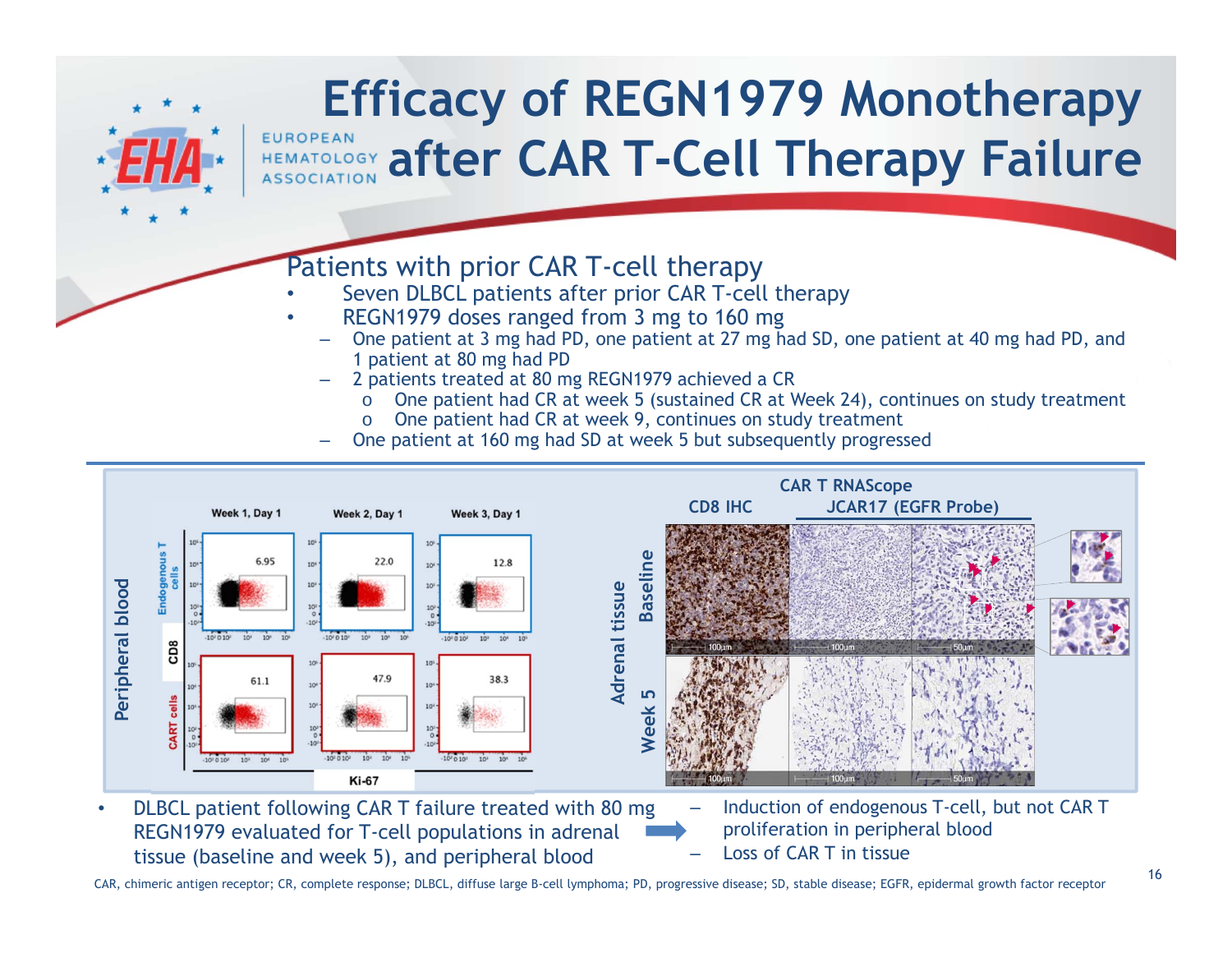**FUROPFAN HEMATOLOGY** 

# **Conclusions**

Activity observed broadly in heavily pretreated R/R B-NHL patients treated with REGN1979, including some with progression after prior CAR T-cell therapy:

- •**FL Gr 1-3a**: 13/14 (93%) ORR [10/14 CR (71%)] at doses ≥5 mg
- • **DLBCL:** 4/7 ORR [all CR] at doses of 80/160 mg, with two patients achieving CR after failure of CD19-directed CAR T-cell therapy
- •**Mantle cell lymphoma:**  $3/3$  responses at doses  $\geq 5$  mg, including one CR (data not shown)
- •**Marginal zone lymphoma:**  $3/5$  responses at doses  $\geq 5$  mg, including two CR (data not shown)

Tolerability in patients with B-NHL has been demonstrated at doses up to 320 mg weekly, with no observed DLTs in patients with B-NHL

- $\bullet$ Majority of adverse events were mild-to-moderate in severity
- • Infections were reported in 49.4% of patients (14.8% Grade 3-4), with two events leading to death (2.5%); 1 additional death related to study treatment was due to gastric perforation
- • 4 of 81 patients discontinued treatment due to adverse event; no patient discontinued due to IRR/CRS or neurologic adverse event

Based on these data, a phase 2 study in R/R FL Gr 1-3a, DLBCL, and other B-NHL subtypes is planned